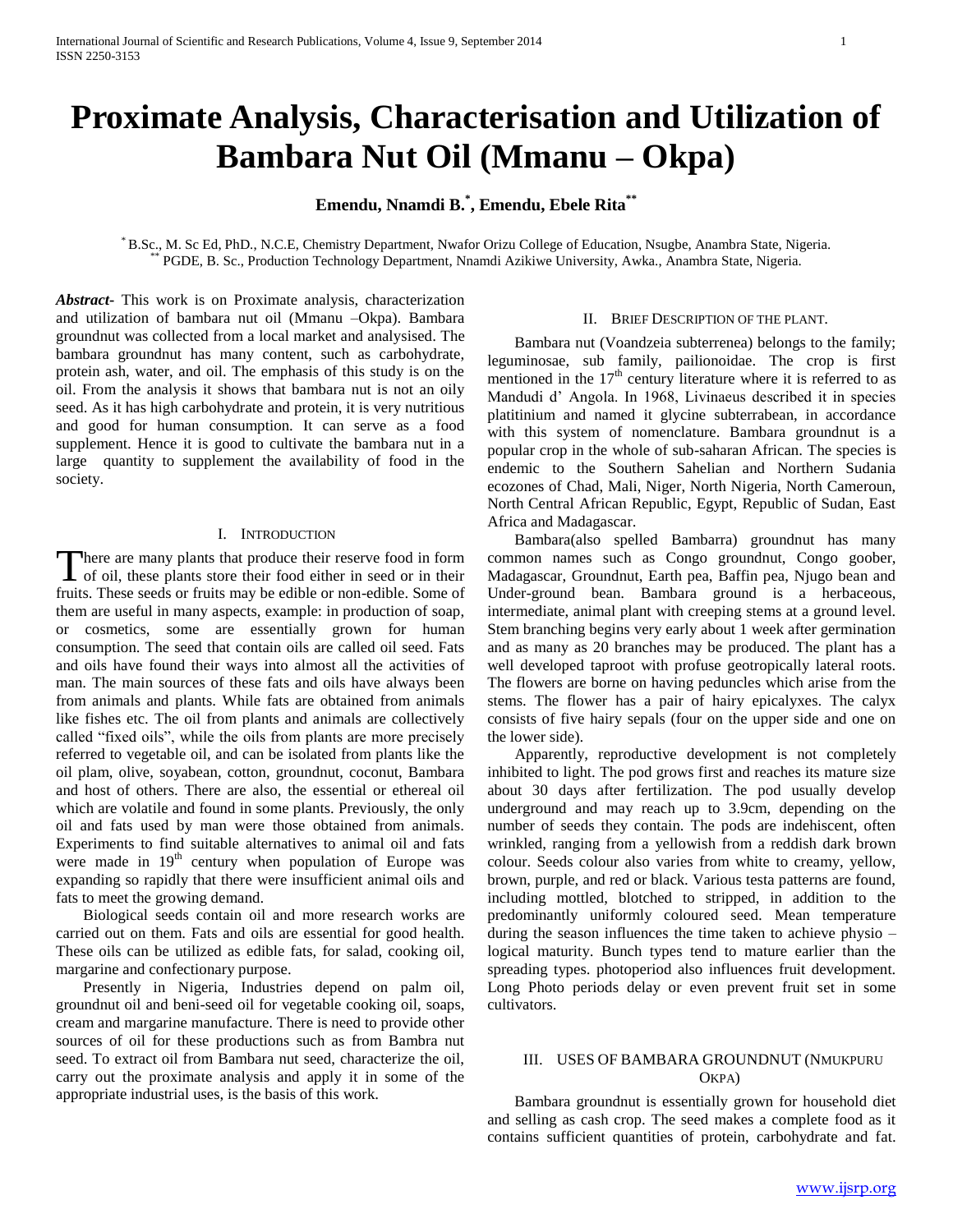Despite the relatively low oil content, some tubes in Congo reportedly roasted the seeds and pounded them for oil extraction. The gross energy of Bambara groundnut seed is greater than that of other common pluses such as cowpea, lantil and pigeon pea. Bambara groundnut seeds are consumed in many ways. They can be eaten fresh or grilled while still immature. At maturity, they become very hard and therefore require boiling before any specific preparation. In many west African countries, the fresh pods are boiled with salt and pepper and eaten as a snack. In Cote d" Voire, the seed is used to make flour which makes it more digestible.

 In East Africa, the beans are roasted, than pulverized and used to make a soup, with or without condiments. Bread made from Bambara groundnut flour has been reported in Zambia seeds can also be pounded into flour and used to make a stiff porridge. Bambara is used to make a paste out of the dried seeds, which is then used in Nigeria for the preparation of various fried and steamed products such as 'akara', 'moi-moi', and 'okpa'. It is also used to make milk. It is also used as animal feed and the seeds have been used to feed chicks. The leaves were reported to be rich in nitrogen and phosphorous and there fore suitable for animal grazing.

#### IV. COLLECTION AND PREPARATION OF THE SAMPLE

 The Bambara nut (voandeia subteranea) was collected from Eke Awka Market in Awka South Local Government Area of Anambra State. The Bambara used is matured and creamy in colour. The weight of the Bambara nut was 3.8Kg. The seed were first of all ground and spread under the sun for few hours for the elements of water in the powder to evaporate.

#### V. EXTRACTION OF BAMBARA OIL

 There are two methods of extracting oil; mechanical extraction and solvent extraction methods.

 Solvent extraction is chosen for this experiment. Soxhlet extractor was used in the extraction of the oils.

 The seeds were first of all ground and spread under the sun for few hours for the elements of water in the powder to evaporate. The solvent for the extraction (benzene) was placed in the flat bottomed flask. The ground seed was packed in the thimble and put in a chamber and heat was applied with electric heater. The solvent has boiling point of about  $54^{\circ}$ C – 60 $^{\circ}$ C with the electric heater therefore the temperature is regulated for efficient and gradual extraction. When the solvent was heated to a temperature of about  $58^{\circ}$ C or above, it started to vaporize, moved through the soxhlet arm to the condenser where it condenses and dropped into the soil, this involves reflux action. The solvent coming in contact with the solid (ground seed in the thimble) affects the extraction.

 The mixture of the oil and the benzene (solvent) was removed for distillation after several series of extraction. The solution (mixture of benzene and the oil with different boiling point) were separated using distillation methods. The solution was heated in a flask so that the solvent vapourizeds. The vapour formed is passed down a condenser which is cooled by circulating water in its outer jacket.

 Thus recondenses the vapour (benzene) into a liquid called the distillate, which is then collected in a receiver.

 In this case, benzene having a low boiling point compared to those of the oils will evaporate first leaving the oil behind. The following analyses were carried out on the same.

# VI. TREATMENT OF EXTRACTED OIL

 Crude fats and oil contain variable amount of non-glycosides impurities. Some such as sterols are relatively inert. Some like tocopherols are desirable but some like free fatty acids, phosphatides, and mucilaginous material or foots and certain pigments are objectionable, tending to make the fat or oil dark coloured, susceptible to foaming and smoking on heating, and liable to precipitation of solid material when the oil is heated during processing operation. Foots refer to those impurities that precipitate during storage and then settle to the bottom of the container.

 The objective of refining is to remove the objectionable impurities with minimum damage to the neutral oil (glycerides) and to copherols and minimum loss of oil. These are various degree and methods of refining and the one chosen is dictated by the end uses. Solid contaminates of oil are removed simply by filtration or decantation. The main refining operations are degumming, de – acidification, de – colorizations, deodorizations acid washing and bleaching.

#### VII. ANALYSIS OF THE SAMPLES

Determination of Saponification value

1g of oil was weighed and placed in a flask. 50cm<sup>3</sup> of potassium hydroxide KOH solution and a few pieces of porous pot were added. The flask was then fit with a reflux condenser and the solution was boiled for forty-five minutes after which the solution becomes clear.

 The solution was titrated against hydrochloric acid (HCL) to find the volume of potassium hydroxide KOH solution which was used.

Saponification value  $= 28.01 \times A - B$  $\overline{\rm C}$ 

 $A = Blank determination value in cm<sup>3</sup>$ 

 $B =$  Sample titrated in cm<sup>3</sup>

 $C =$  Sample weight in grams.

#### VIII. DETERMINATION ACID VALUE

 **MATERIAL:** Oil from the sample, 0.05m potassium hydroxide, Diethyl ether and ethanol.

# **PROCEDURE:**

 1.0 gram of the oil was weighed out. 30cm3 of a mixture of ethanol and Diethyl ether was measured out in the ratio of 1:1, and poured into the oil. The solution was titrated with 2 drops of 0.5m of alcoholic phenolphthalein. The solution was titrate while shaking with 0.5m alcoholic potassium hydroxide solution until it remains Just pink. The process was repeated three times using the same oil.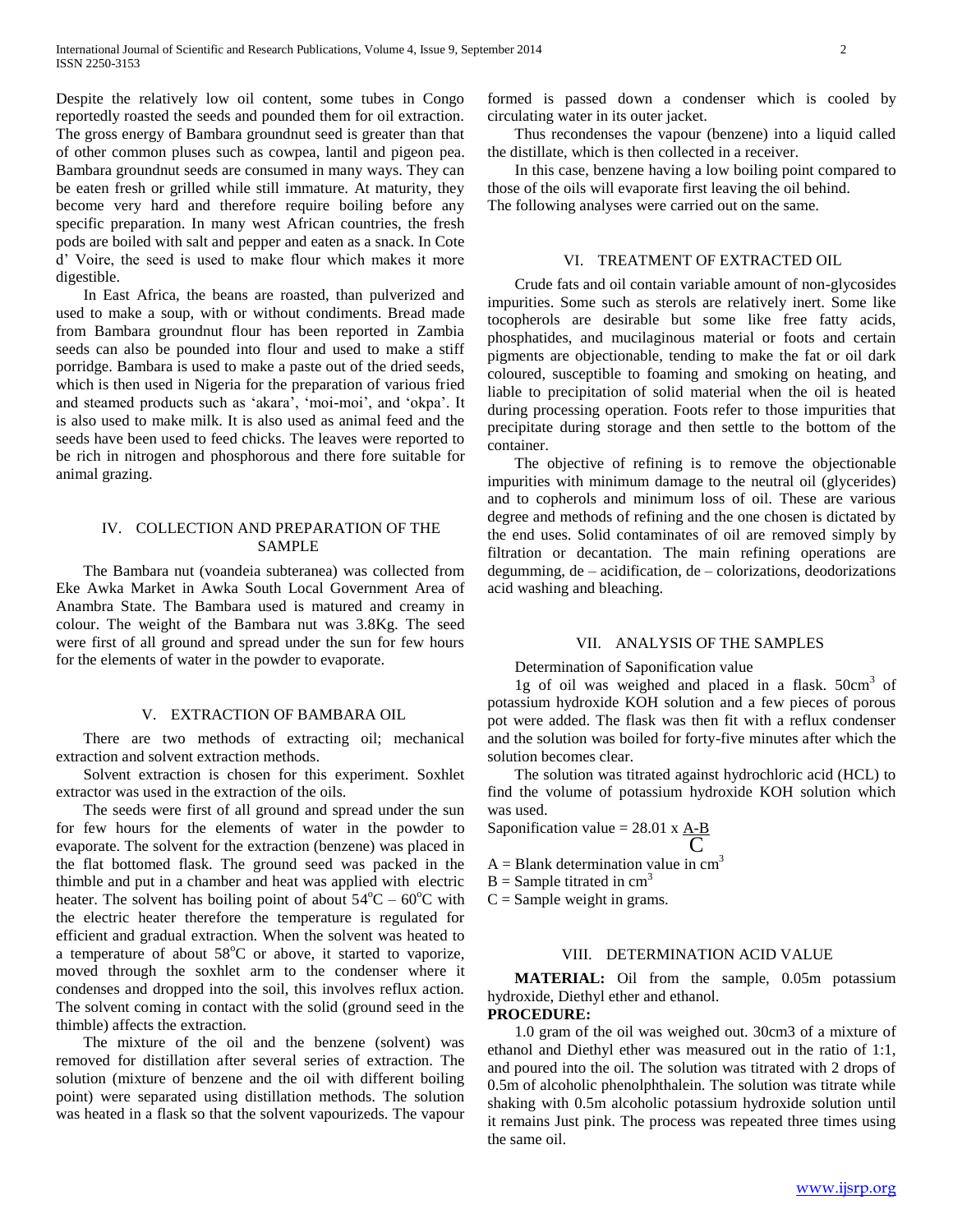$ACID$  VALUE = 28.01 x B  $\overline{\mathcal{C}}$ 

 $B =$  sample titrated in cm<sup>3</sup>

 $C =$  garms of the oil used.

# **IODINE VALUE DETERMINATION**

**APPARATUS** – Burette, 250cm<sup>3</sup> volumetric flask, chemical balance, 250cm<sup>3</sup> measuring cylinder, corks, pipette and filter paper stopper bottle.

#### **MATERIAL:**

 Oil from the sample, iodine solution, carbon tetrachloride, starch indicator, potassium iodide solution

#### **PROCEDURE:**

 0.25 gram of the extracted oil (Bambara oil) was measured out and put into a dry glass stopper bottle of about 250ml capacity. About 10ml carbon tetrachloride was added to the oil.  $25 \text{cm}^3$  of iodine solution was added with the pipette into the container containing oil and carbon tetrachloride and whole content was allowed to drain for the same time. During this time, excess of iodine will be absorbed and the content was left in dark for about 30 minutes at a room temperature.  $0.20 \text{cm}^3$  of potassium iodide solution and 100cm<sup>3</sup> of water was then added.

 The iodine solution was titrated with 0.1m sodium thiosulphate solution using starch as an indicator. 0.1m sodium thiosulphate was added gradually until yellow colour of the solution has fairly disappeared and 2 drops of starch indicator was added and titration continued until blue colour has entirely disappeared.

 At the end, the flask was stopped and the content was shaked vigorously to make sure that any remaining iodine in the carbon tetrachloride solution is taken up by the potassium iodide solution.

Iodine value =  $12.6 \text{ x } (\text{B} - \text{A}) \text{ M}$ C

 $A =$  Volume (cm<sup>3</sup>) of  $Na<sub>2</sub>S<sub>2</sub>O<sub>3</sub>$  solution required for titration of the sample.

 $B = \text{Volume (cm}^3)$  of  $\text{Na}_2\text{S}_2\text{O}_3$  solution required for the titration of the blank

 $C =$  Grams of the sample used.

 $M =$ Molarity of the Na<sub>2</sub>S<sub>2</sub>O<sub>3</sub> solution

#### **PEROXIDE VALUE DETERMINATION**

 1g of the oil sample was dissolved in 30ml of the solvent containing 12ml of chloroform and 18ml of glacial acetic acid. 0.5ml of saturated aqueous solution of potassium iodide was added, stopped and allowed to stand for one minute in the dark. 30ml of water was titrated with 0.002N sodium thiosulphate solution until the yellow colour disappeared, 1ml of starch solution was then added disappeared. The same thing was done for a blank solution containing no oil.

Peroxide value  $= 1000$  x (S-B) N

# W

 $S =$  Volume in ml of sodium thiosulphate solution used up by the sample.

 $B =$  Volume in ml of sodium thiosulphate used up by the blank.

 $N =$  Normality of sodium thiosulphate and

 $W = Weight in gram of the sample$ 

**Free fatty Acid (FFA)**

This is calculated thus  $=$  Acid value 2

# **SPECIFIC GRAVITY DETERMINATION**

 A25ml specific gravity bottle was filled with oil and weighed and the mass of the oil was noted as  $W_1$  similarly, the bottle was filled with water and weighed and the mass of water  $W_2$  was noted specific gravity =  $W_1$ 

# **PROMIMATE ANALYSIS**

**Determination of Percentage (%) fat.**

250ml flask was dried in an oven at  $100^{\circ}$ C, allowed to cool in a dessicator and weighed. 2g of Bambara was put inside a thimble and this was plugged with wool, the thimble was placed into extractor for extraction period of 60 minutes afterwards, the thimble was removed. The flask was then disconnected and was placed in an oven at  $100^{\circ}$ C for 2 hours after which it was cooled and weighed.

Percentage Oil =  $\frac{\text{Increase in mass X 100}}{\text{.}}$ Mass of sample used.

#### **Determination of Moisture Content**

 2 petri dishes were washed and dried in an oven, cooled in a dessicator and weighed. 2g of the sample was added to a separate dish labeled 1 and 2 and transferred to the oven set at  $100^{\circ}$ C and left for 24 hours – period, they were poured, cooled in the dessicator and reweighed.

Mass of the sample x Dish before drying – Mass of the sample x Dish after drying

= Total Mass of the moisture percentage mass

= Total mass of moisture x 100

Mass of the sample

#### **DETERMINATION OF ASH CONTENT**

 A Crucible were washed, dried in an oven, cooled in a dessicator and weighed empty and labeled A1. 2g of mashed Bambarar was added into another crucible labeled A2. They were charred in oven for about ten minutes. The crucible and the content were transferred into a furnace for two hours at  $600^{\circ}$ C, after which period, the temperature was allowed to return to about  $200^{\circ}$ C. The sample was then removed from the furnace with tongs into a dessicator for further cooling. After this, the sample was then reweighed to get the weight of both crucible and ash.

Calculation

Mass of crucible  $+$  Ashed sample – Mass of empty crucible = Total mass of ash

Percentage mass of ash  $=$  Total mass of Ash  $\overline{x}$  100 Mass of sample used.

# **DETERMINATION OF PROTEIN CONTENT**

 (a) Digestion : - 2g of the sample each were added into Kjeldahl flask. The following are then added separately into the flasks: half of copper tablet, a pinch of selenium power, 25ml of Conc.  $H_2SO_4$ . The flask was placed on an electric coil heater in a fume chamber until blacking occurs. Heating is continued for about one hour after the solution has cleared. When all the black specks have been disappeared indicating complete digestion, the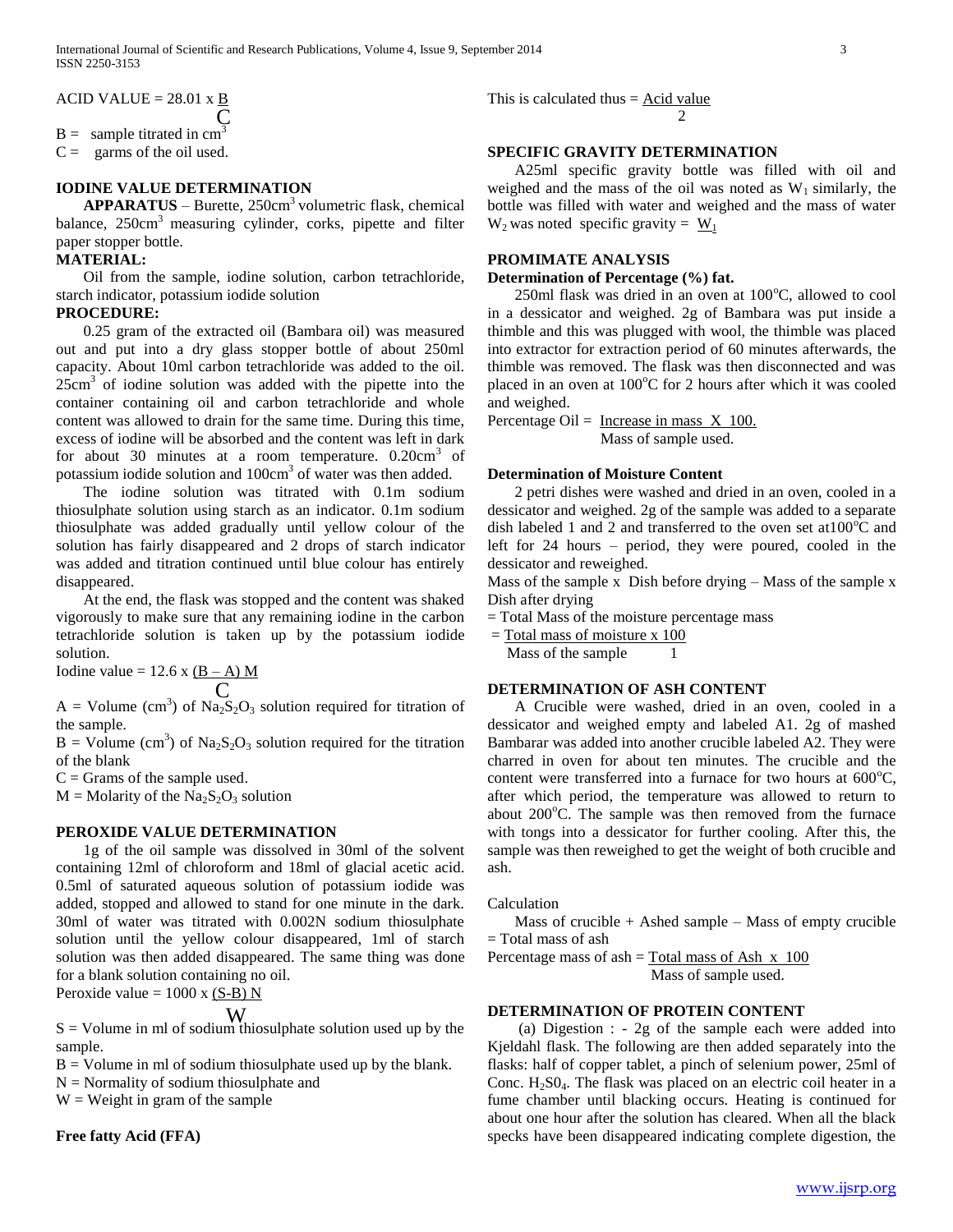content was transferred into 25ml volumetric flasks and was then made up to the mark. After cooling, the flasks were then shaken thoroughly.

 (b) Distillation: - 5ml of Boric Acid was placed in a 100ml conical flask. The conical flask was placed under the condenser such that the condenser tip is under the liquid. 5ml of the digested sample (ground Bambara) was placed each into the distillation apparatus separately and rinsed down with distilled water. The cup was closed with a rod, and 5ml of 60% NaOH was put into it. This was then let in very carefully leaving behind little to prevent ammonia from escaping. Steam was then let through for 4 to 7 minutes (until the amount of liquid in the conical flask was about twice what it was at the beginning of the distillation.

 The boric acid indicator was then titrated with HCL to end point.

Percentage protein =  $T \times 0.000140 \times 20 \times 6.25 \times 100$ Sample (w) x 1000

Where, W represents the weight of food stuff,

T represents the titre value.

# **DETERMINATION OF CARBOHYDRATE CONTENT OF SEED BY DIFFERENCE**

# **Calculation**

 The carbohydrate content for Bambara seed was calculated from the percentage content of protein, moisture, Ash and fat

% Carbohydrate =  $100 - (%$  Protein + % Ash) + % Moisture + % Fat.

**DETERMINATION OF CALORIC VALUE OF THE SEED USING THE CALCULATION METHOD AS GIVEN BELOW, THE Caloric value of Bambara seed is:** 

Caloric value =  $( %$  Protein x 4) +  $( %$  Fat x 9) +  $($ Carbohydrate x 4)

#### **SAPONIFICATION (MAKING SOAP).**

 1.5M OF NaOH was prepared by dissolving 60g of NaOH in 150ml of water in a beaker. Then, 100ml of my oil was poured into another beaker. The prepared sodium hydroxide solution was in the beaker in the presence of a red litmus paper with vigorous string until the litmus paper turned blue indicating the complete saponification of the seed. A white solid soap was obtained Equation for soap making:

 $3NaOH + (C_{17}H_{35}COO)$ <sub>3</sub>  $C_3H_5$   $\longrightarrow$   $3C_{17}H_{35}COON +$  $C_3H_5$ 

#### **SALTING OUT**

 The soap produced was redissolved with water and concentrated salt solution was added while heating with vigorous stirring, A pure soap was precipitated while the spent Iye (water, glycerol, and salt) stayed at the bottom. This was separated using a separating funnel. Excess brine was used to wash off the remaining glycerol and dirt thus, making the colour of the soap whiter.

#### **ADDITION OF SAOP ADDICTIVES TO THE PURE SOAP**

 The pure soap was redissolved and the following was added; 5ml perfume was added to give the soap a fine odour and sodium silicate and sodium phosphate was added as a builder to soap.

Then, the soap was poured into a mold and allowed to stay to solidity; the soap has a rectangular shape.

| <b>Product Formulation</b> | Composition in g |
|----------------------------|------------------|
| Bambara oil                | 3.0              |
| Croada wax                 | 2.4              |
| Stearic acid               | 1.2              |
| Cetyl alcohol              | 0.8              |
| Water                      | 10               |
| Glycerol                   | 1.1              |
| Soap Flakes                | 4.0              |
| Methyl Parabean            | 3.0              |

#### **FORMULATION OF CREAM FROM BAMBARA OIL**

 3g of Bambara oil, soap flakes and water were heated together to a temperature of  $70^{\circ}$ C.

 2.4g of Croada wax, stearic acid, Cetyl alcohol and glycerol were also heated to a temperature of  $70^{\circ}$ C

 The two mixtures were mixed together and stirred continuously until it cooled to 40°C. Methyl parabean was the added as preservatives.

#### **RESULTS OF THE EXPERIMENT**

 The result of physio-chemical analysis is given on table 3.1 below

TABLE 3.1.1 RESULTS OF EXTRACTION AND ANALYSIS

| <b>CHARACTERISTICS</b> | <b>RESULTS IN %</b> |
|------------------------|---------------------|
| Saponification Value   | 260.4               |
| Iodine Value           | 58.97               |
| Acid Value             | 5.04                |
| Peroxide Value         | 6.0                 |
| Specific gravity       | 0.89                |
| Free Fatty Acid        | 2.52                |
|                        |                     |

#### **TABLE 3.1.2 PROXIMATE ANALYSIS RESULT CHARACTERISTICS RESULTS IN %**

|                         | ************ |
|-------------------------|--------------|
| Ash Content             | 2.25         |
| <b>Moisture Content</b> | 7.4          |
| Percentage Fat          | 5.0          |
| Protein                 | 17.51        |
| Carbohydrate            | 67.84        |
| Caloric Value           | 386.4        |

#### **DISCUSSION**

 The results of the experiment were tabulated above and it is seen that Bambara does not contain much oil (5%).

 From table 3.1.1 above, Bambara oil has high saponification value which gives an indication of the average molecular mass of the fatty acid in fat and its higher saponification value indicating that most bonds are saturated at ordinary temperature.

 Its Acid value indicates the amount of free acid value which can form soft film after exposure to air and they are good for manufacture of soap. Again, the low Acid value of the oil proved that the oil have a long-shelf life. The oil colour golden yellow and remain liquid at ordinary room temperature. Iodine value serves as the measure of the relative proportion of unsaturated fatty acid. The iodine value result showed that the oil is non